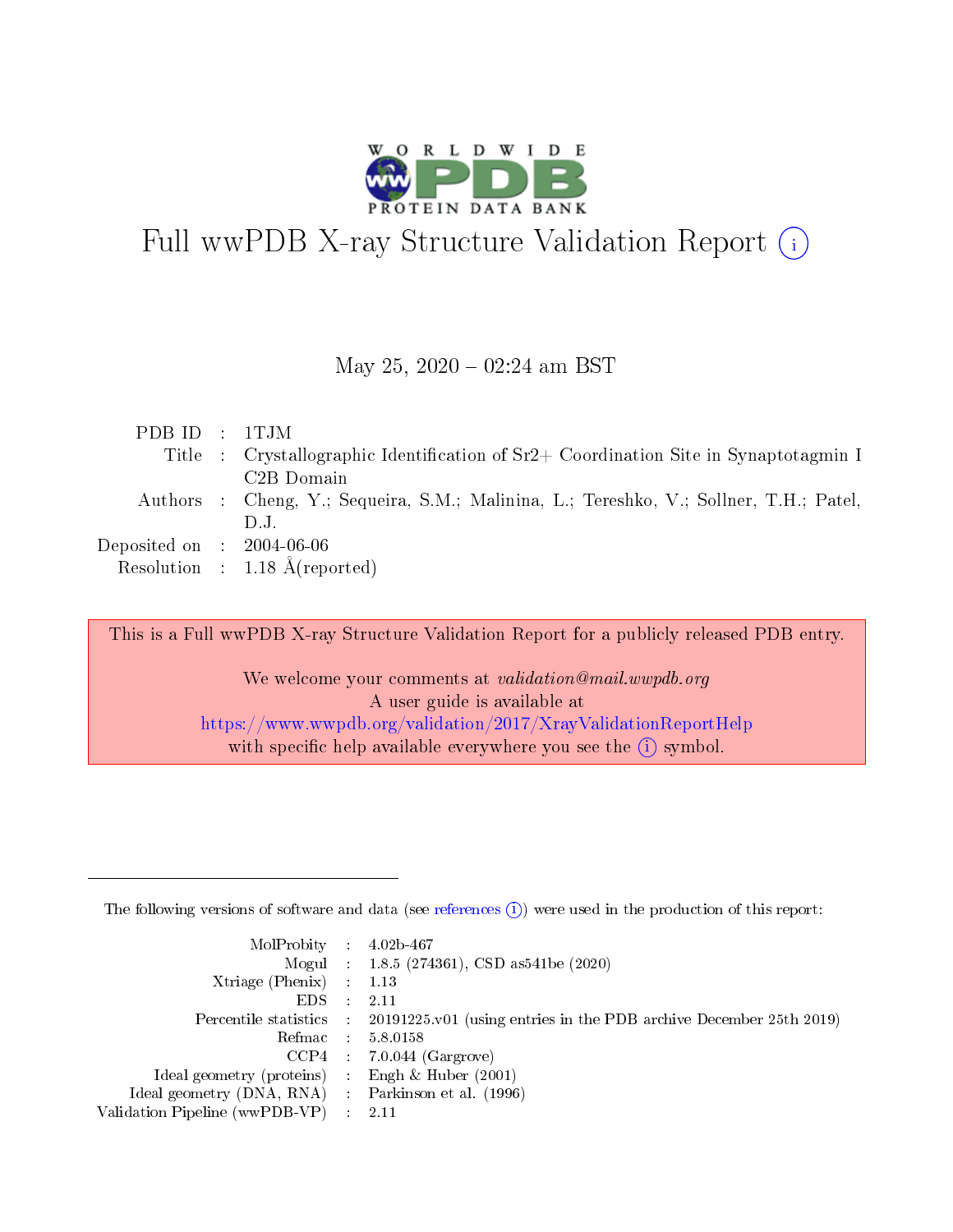# 1 [O](https://www.wwpdb.org/validation/2017/XrayValidationReportHelp#overall_quality)verall quality at a glance  $(i)$

The following experimental techniques were used to determine the structure: X-RAY DIFFRACTION

The reported resolution of this entry is 1.18 Å.

Percentile scores (ranging between 0-100) for global validation metrics of the entry are shown in the following graphic. The table shows the number of entries on which the scores are based.



| Metric                | Whole archive        | <b>Similar resolution</b>                                  |
|-----------------------|----------------------|------------------------------------------------------------|
|                       | $(\#\text{Entries})$ | $(\#\text{Entries}, \text{resolution range}(\text{\AA})\)$ |
| $R_{free}$            | 130704               | $1123(1.20-1.16)$                                          |
| Clashscore            | 141614               | $1182(1.20-1.16)$                                          |
| Ramachandran outliers | 138981               | $1134(1.20-1.16)$                                          |
| Sidechain outliers    | 138945               | $1134(1.20-1.16)$                                          |
| RSRZ outliers         | 127900               | $1102(1.20-1.16)$                                          |

The table below summarises the geometric issues observed across the polymeric chains and their fit to the electron density. The red, orange, yellow and green segments on the lower bar indicate the fraction of residues that contain outliers for  $>=3, 2, 1$  and 0 types of geometric quality criteria respectively. A grey segment represents the fraction of residues that are not modelled. The numeric value for each fraction is indicated below the corresponding segment, with a dot representing fractions  $\epsilon=5\%$  The upper red bar (where present) indicates the fraction of residues that have poor fit to the electron density. The numeric value is given above the bar.

| Mol       | $\alpha$ hain | Length | Quality of chain |     |                  |
|-----------|---------------|--------|------------------|-----|------------------|
|           |               |        | 14%              |     |                  |
| <u>д.</u> | . .           | 159    | 86%              | 12% | $\bullet\bullet$ |

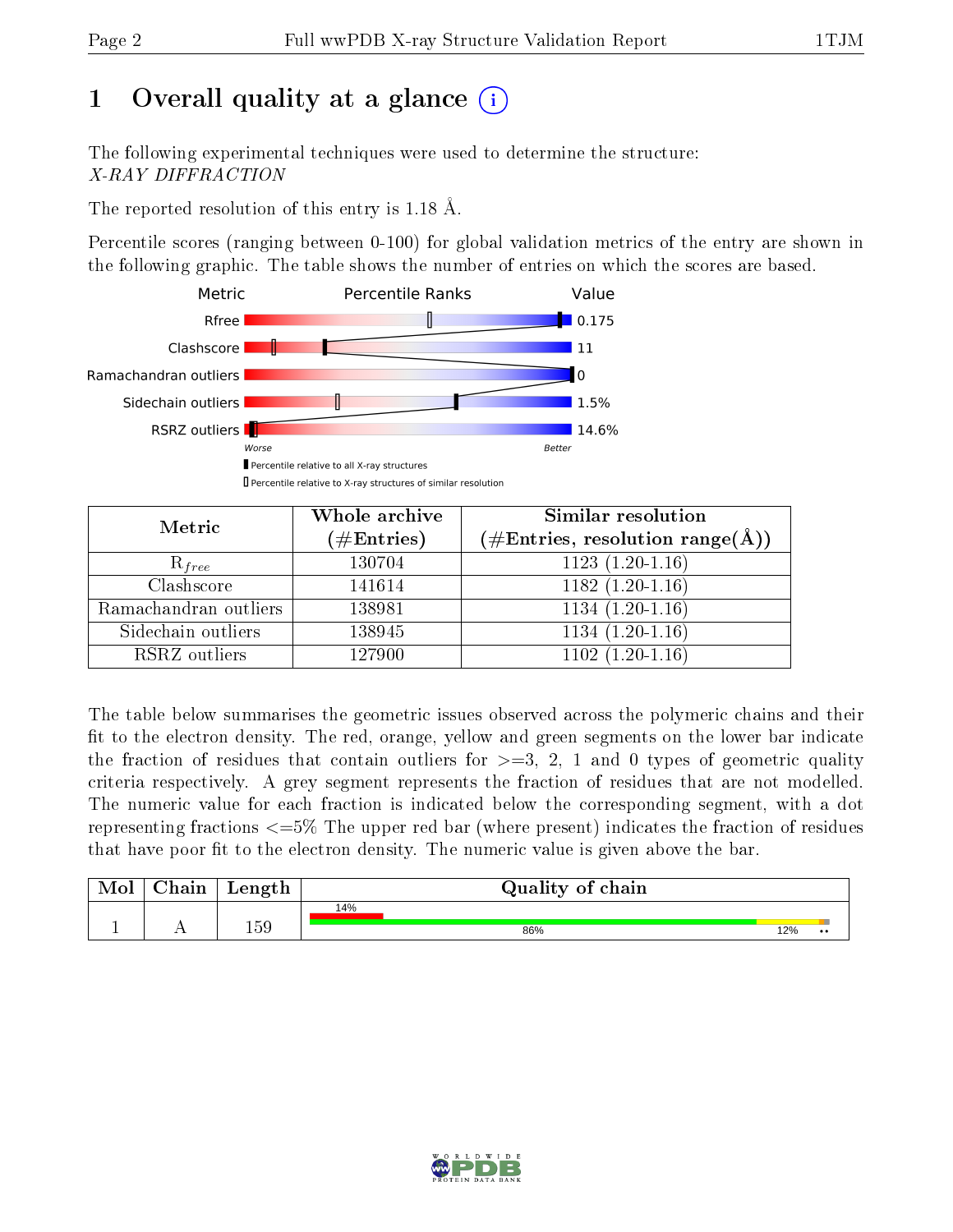# 2 Entry composition (i)

There are 4 unique types of molecules in this entry. The entry contains 3181 atoms, of which 1718 are hydrogens and 0 are deuteriums.

In the tables below, the ZeroOcc column contains the number of atoms modelled with zero occupancy, the AltConf column contains the number of residues with at least one atom in alternate conformation and the Trace column contains the number of residues modelled with at most 2 atoms.

Molecule 1 is a protein called Synaptotagmin I.

| Mol | $\text{Chain}$ | Residues |                         | $\rm{Atoms}$ |      |       |     |  | ZeroOcc | AltConf | $^+$ Trace |
|-----|----------------|----------|-------------------------|--------------|------|-------|-----|--|---------|---------|------------|
|     |                | 157      | $\rm Total$<br>$2560\,$ | 804          | 1306 | - 213 | 231 |  | 115     |         |            |

There are 8 discrepancies between the modelled and reference sequences:

| Chain | Residue | Modelled   | Actual | Comment          | Reference         |
|-------|---------|------------|--------|------------------|-------------------|
| А     | 263     | <b>SER</b> |        | CLONING ARTIFACT | <b>UNP P21707</b> |
|       | 264     | <b>GLY</b> |        | CLONING ARTIFACT | <b>UNP P21707</b> |
|       | 265     | <b>GLY</b> |        | CLONING ARTIFACT | <b>UNP P21707</b> |
| А     | 266     | <b>GLY</b> |        | CLONING ARTIFACT | <b>UNP P21707</b> |
|       | 267     | <b>GLY</b> |        | CLONING ARTIFACT | <b>UNP P21707</b> |
| А     | 268     | <b>GLY</b> |        | CLONING ARTIFACT | <b>UNP P21707</b> |
| А     | 269     | <b>ILE</b> |        | CLONING ARTIFACT | <b>UNP P21707</b> |
|       | 270     | LEU        |        | CLONING ARTIFACT | <b>UNP P21707</b> |

Molecule 2 is STRONTIUM ION (three-letter code: SR) (formula: Sr).

|  | $\parallel$ Mol $\parallel$ Chain $\parallel$ Residues $\parallel$ | $\bold{Atoms}$ | $^{\shortmid}$ ZeroOcc $\mid$ AltConf $^{\shortmid}$ |  |
|--|--------------------------------------------------------------------|----------------|------------------------------------------------------|--|
|  |                                                                    | Total          |                                                      |  |

• Molecule 3 is GLYCEROL (three-letter code: GOL) (formula:  $C_3H_8O_3$ ).

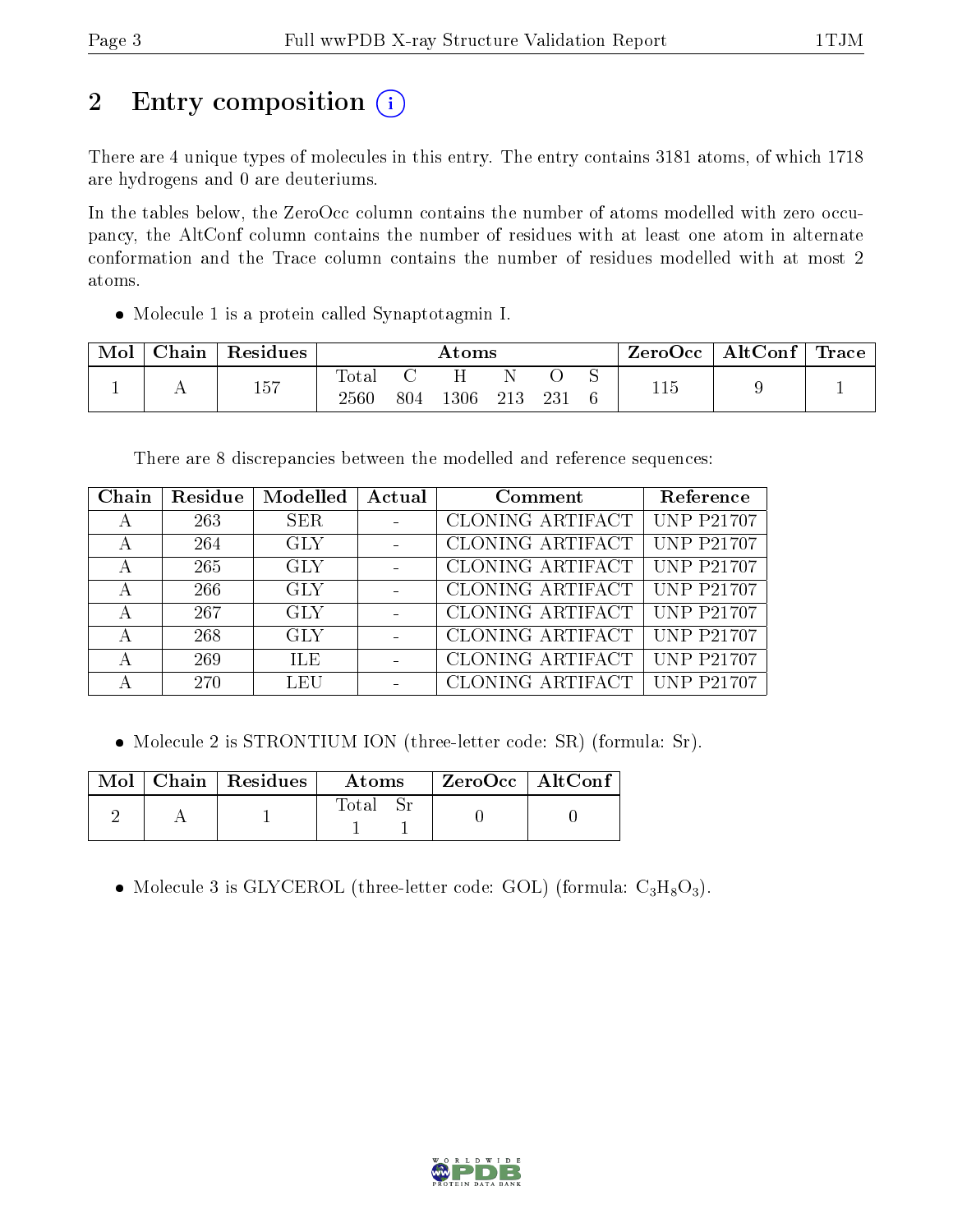

| $\text{Mol}$ | $\vert$ Chain $\vert$ Residues | Atoms.      |  |  | $^{\shortmid}$ ZeroOcc   AltConf $_{\shortmid}$ |  |
|--------------|--------------------------------|-------------|--|--|-------------------------------------------------|--|
|              |                                | Total C H O |  |  |                                                 |  |

 $\bullet\,$  Molecule 4 is water.

| Mol | $\mid$ Chain $\mid$ Residues | Atoms        |     |     |     | $ZeroOcc$   AltConf |
|-----|------------------------------|--------------|-----|-----|-----|---------------------|
|     | $202\,$                      | Total<br>606 | 404 | 202 | 404 |                     |

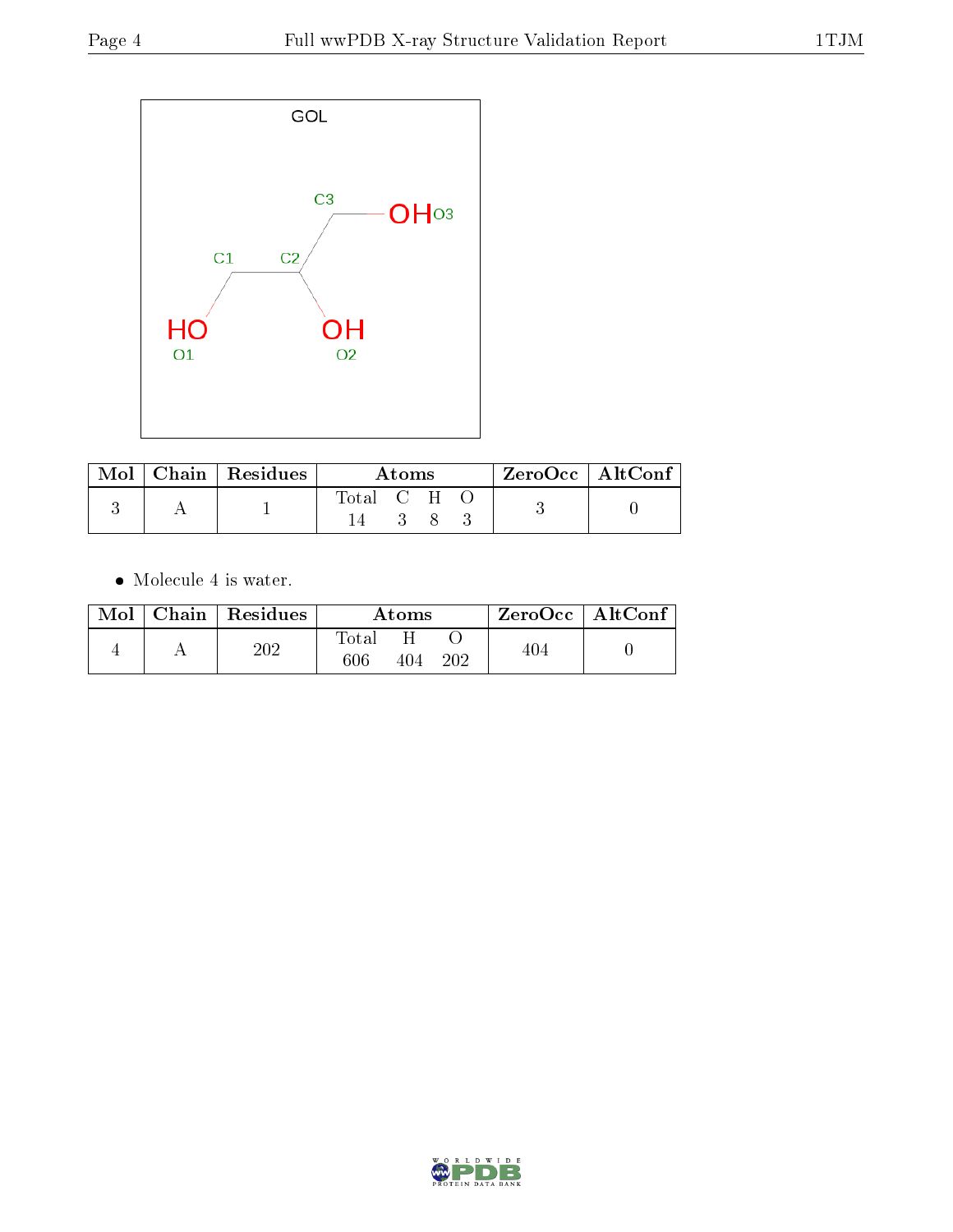# 3 Residue-property plots  $(i)$

These plots are drawn for all protein, RNA and DNA chains in the entry. The first graphic for a chain summarises the proportions of the various outlier classes displayed in the second graphic. The second graphic shows the sequence view annotated by issues in geometry and electron density. Residues are color-coded according to the number of geometric quality criteria for which they contain at least one outlier: green  $= 0$ , yellow  $= 1$ , orange  $= 2$  and red  $= 3$  or more. A red dot above a residue indicates a poor fit to the electron density (RSRZ  $> 2$ ). Stretches of 2 or more consecutive residues without any outlier are shown as a green connector. Residues present in the sample, but not in the model, are shown in grey.



• Molecule 1: Synaptotagmin I

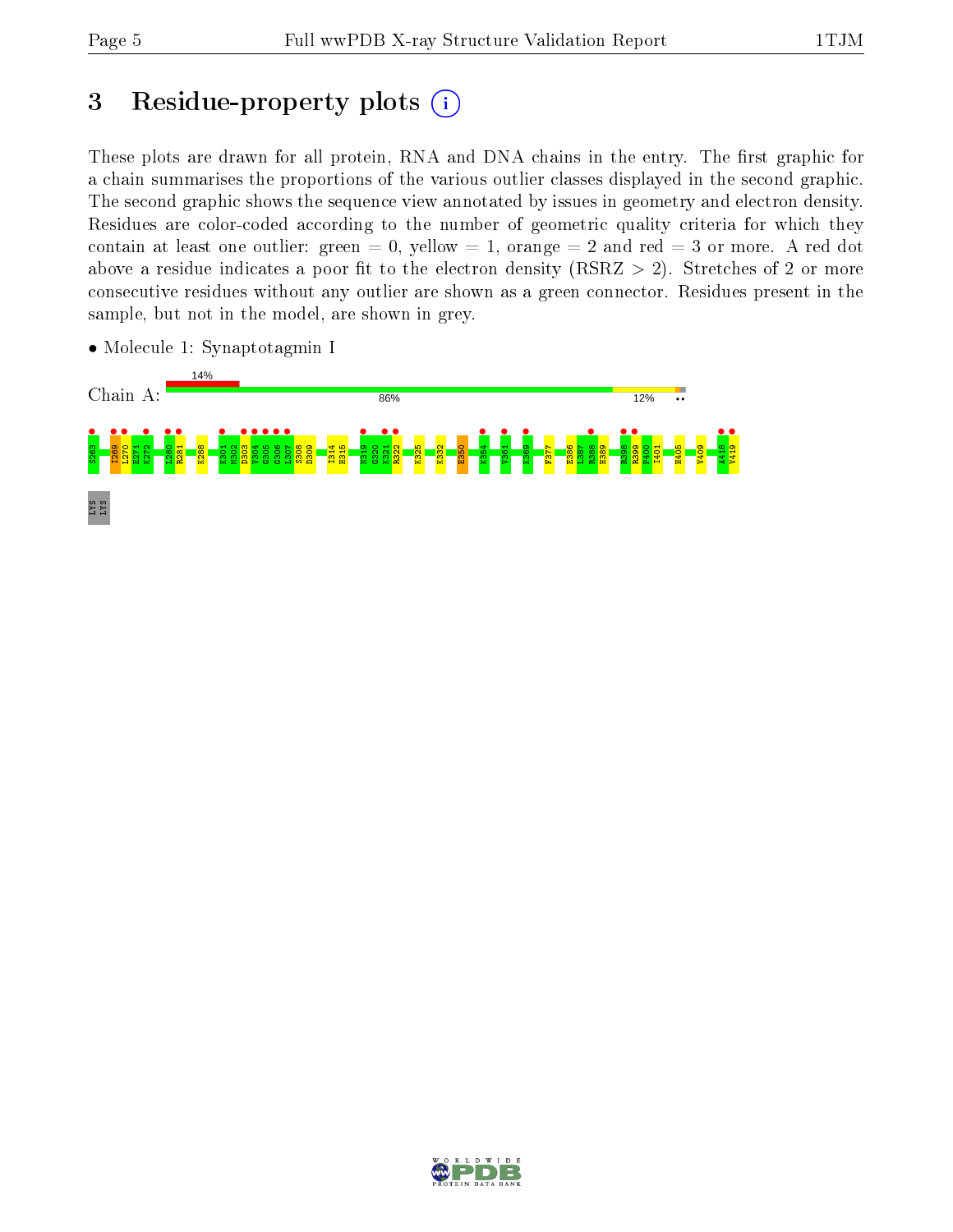# 4 Data and refinement statistics  $(i)$

| Property                                                             | Value                                              | Source     |
|----------------------------------------------------------------------|----------------------------------------------------|------------|
| Space group                                                          | P 32 2 1                                           | Depositor  |
| Cell constants                                                       | $54.64\text{\AA}$<br>$54.64\rm\AA$<br>103.32Å      |            |
| a, b, c, $\alpha$ , $\beta$ , $\gamma$                               | $90.00^\circ$<br>$120.00^{\circ}$<br>$90.00^\circ$ | Depositor  |
| Resolution $(A)$                                                     | 20.00<br>$-1.18$                                   | Depositor  |
|                                                                      | 19.50<br>1.18                                      | <b>EDS</b> |
| % Data completeness                                                  | $95.5(20.00-1.18)$                                 | Depositor  |
| (in resolution range)                                                | $95.5(19.50-1.18)$                                 | <b>EDS</b> |
| $\mathrm{R}_{merge}$                                                 | 0.05                                               | Depositor  |
| $\mathrm{R}_{sym}$                                                   | (Not available)                                    | Depositor  |
| $\sqrt{I/\sigma(I)} > 1$                                             | 3.01 (at $1.18\text{\AA}$ )                        | Xtriage    |
| Refinement program                                                   | $REFMAC$ 5.1.24                                    | Depositor  |
|                                                                      | $\overline{0.158}$ ,<br>0.174                      | Depositor  |
| $R, R_{free}$                                                        | 0.160<br>0.175<br>$\ddot{\phantom{a}}$             | DCC        |
| $R_{free}$ test set                                                  | 2861 reflections $(5.04\%)$                        | wwPDB-VP   |
| Wilson B-factor $(A^2)$                                              | 12.6                                               | Xtriage    |
| Anisotropy                                                           | 0.026                                              | Xtriage    |
| Bulk solvent $k_{sol}(e/\mathring{A}^3)$ , $B_{sol}(\mathring{A}^2)$ | $\overline{0.51}$ , 58.0                           | <b>EDS</b> |
| $\overline{L-test for}$ twinning <sup>2</sup>                        | $< L >$ = 0.49, $< L^2 >$ = 0.32                   | Xtriage    |
| Estimated twinning fraction                                          | $0.026$ for $-h,-k,l$                              | Xtriage    |
| $F_o, F_c$ correlation                                               | 0.97                                               | <b>EDS</b> |
| Total number of atoms                                                | 3181                                               | wwPDB-VP   |
| Average B, all atoms $(A^2)$                                         | 18.0                                               | wwPDB-VP   |

Xtriage's analysis on translational NCS is as follows: The largest off-origin peak in the Patterson function is  $10.87\%$  of the height of the origin peak. No significant pseudotranslation is detected.

<sup>&</sup>lt;sup>2</sup>Theoretical values of  $\langle |L| \rangle$ ,  $\langle L^2 \rangle$  for acentric reflections are 0.5, 0.333 respectively for untwinned datasets, and 0.375, 0.2 for perfectly twinned datasets.



<span id="page-5-1"></span><span id="page-5-0"></span><sup>1</sup> Intensities estimated from amplitudes.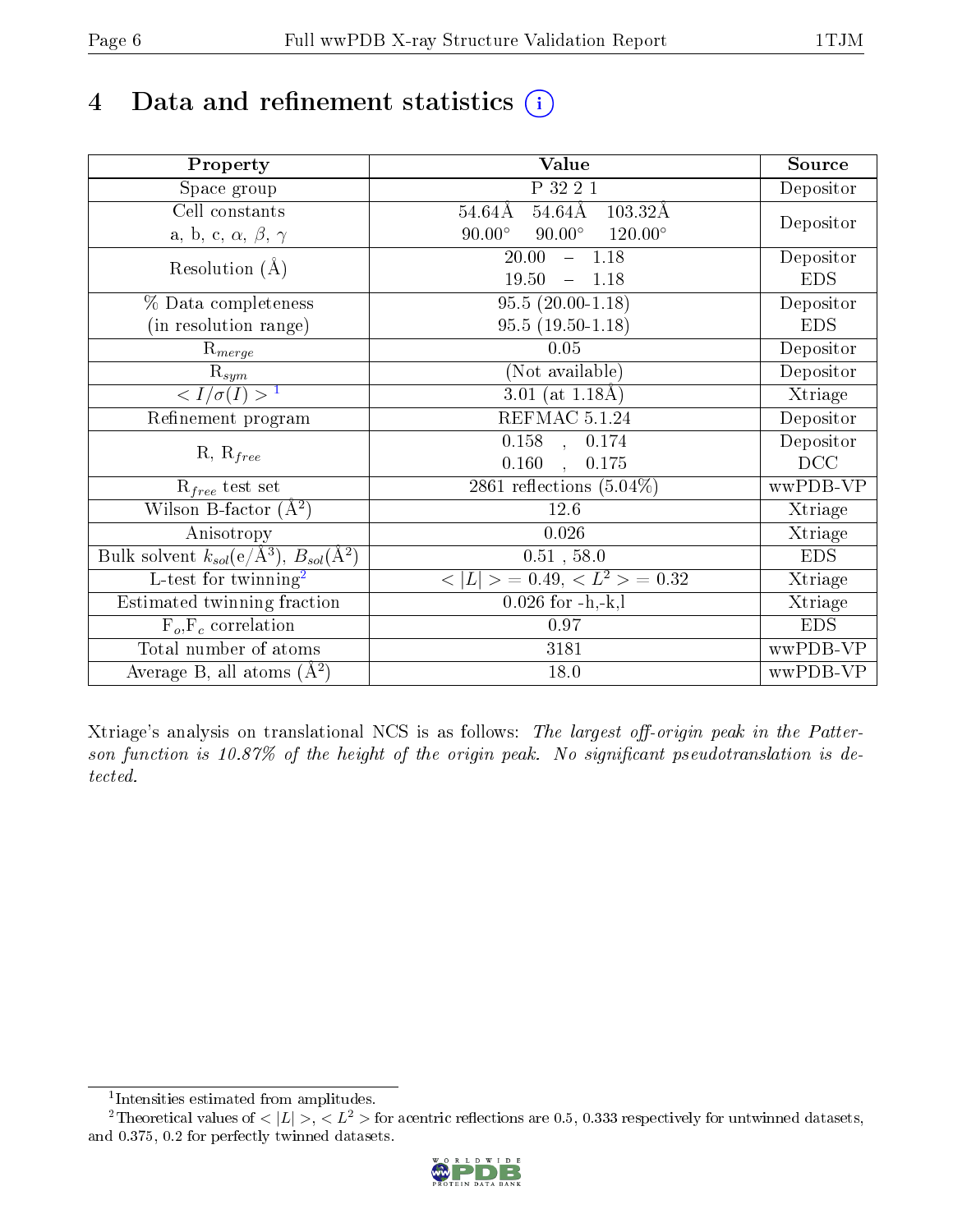# 5 Model quality  $(i)$

### 5.1 Standard geometry  $(i)$

Bond lengths and bond angles in the following residue types are not validated in this section: GOL, SR

The Z score for a bond length (or angle) is the number of standard deviations the observed value is removed from the expected value. A bond length (or angle) with  $|Z| > 5$  is considered an outlier worth inspection. RMSZ is the root-mean-square of all Z scores of the bond lengths (or angles).

| Mol | ' Chain |      | Bond lengths    | Bond angles |                    |  |
|-----|---------|------|-----------------|-------------|--------------------|--|
|     |         | RMSZ | # $ Z  > 5$     | RMSZ        | $\# Z  > 5$        |  |
|     |         | 0.75 | $1/1319(0.1\%)$ | 0.86        | $1/1780$ $(0.1\%)$ |  |

All (1) bond length outliers are listed below:

|  |  | $\boxed{\text{Mol}}$   Chain   Res   Type   Atoms            | $\parallel$ Z $\parallel$ Observed(A) $\parallel$ Ideal(A) $\parallel$ |  |
|--|--|--------------------------------------------------------------|------------------------------------------------------------------------|--|
|  |  | $\mid 350 \mid \text{GLU} \mid \text{CD-OE1} \mid 6.31 \mid$ |                                                                        |  |

All (1) bond angle outliers are listed below:

| $_+$ Mol $\mid$ Chain $\mid$ Res $\mid$ Type $\mid$ |     | $\Lambda$ toms                  | $\mathbf{Z}$   Observed( $^o$ )   Ideal( $^o$ ) |  |
|-----------------------------------------------------|-----|---------------------------------|-------------------------------------------------|--|
|                                                     | 303 | $\text{ASP}$   CB-CG-OD2   5.82 | 123.54                                          |  |

There are no chirality outliers.

There are no planarity outliers.

### $5.2$  Too-close contacts  $(i)$

In the following table, the Non-H and H(model) columns list the number of non-hydrogen atoms and hydrogen atoms in the chain respectively. The H(added) column lists the number of hydrogen atoms added and optimized by MolProbity. The Clashes column lists the number of clashes within the asymmetric unit, whereas Symm-Clashes lists symmetry related clashes.

| $\bf{Mol}$ |      |      |      |      | Chain   Non-H   H(model)   H(added)   Clashes   Symm-Clashes |
|------------|------|------|------|------|--------------------------------------------------------------|
|            | 1254 | 1306 | 1284 | -28  |                                                              |
|            |      |      |      |      |                                                              |
|            |      |      |      |      |                                                              |
|            | 202  | 404  |      |      |                                                              |
|            | 1463 |      | 1992 | - 28 |                                                              |

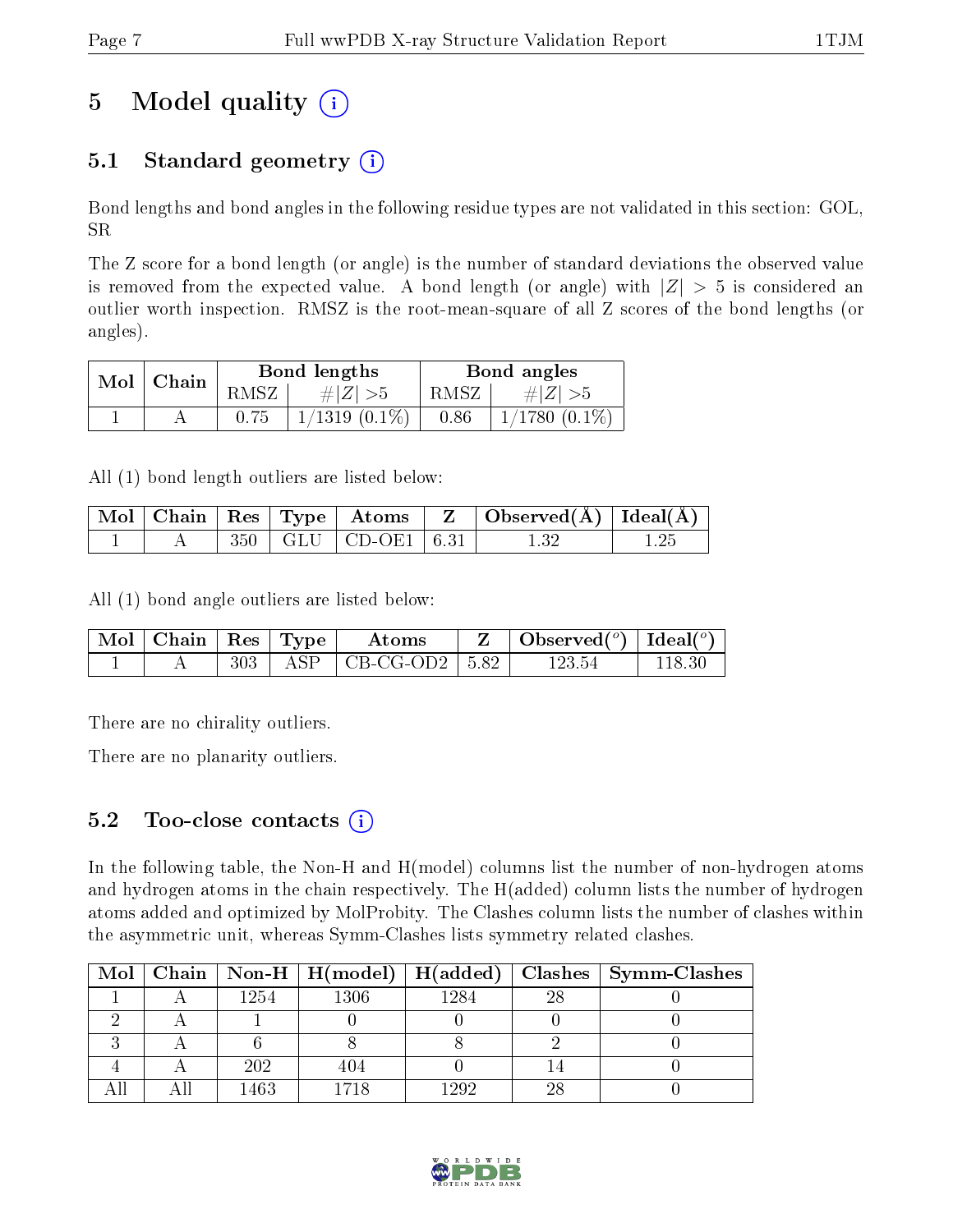The all-atom clashscore is defined as the number of clashes found per 1000 atoms (including hydrogen atoms). The all-atom clashscore for this structure is 11.

All (28) close contacts within the same asymmetric unit are listed below, sorted by their clash magnitude.

| Atom-1                          | Atom-2             | Interatomic       | Clash         |  |
|---------------------------------|--------------------|-------------------|---------------|--|
|                                 |                    | distance $(A)$    | overlap $(A)$ |  |
| 1:A:308:SER:HB3                 | 4:A:119:HOH:O      | 1.62              | 0.98          |  |
| 1:A:389:HIS:HD2                 | 1:A:405:HIS:HE1    | 1.12              | 0.97          |  |
| 1: A: 389: HIS: CD2             | 1:A:405:HIS:HE1    | 1.89              | 0.91          |  |
| 1: A:350: GLU:HG2               | 4:A:210:HOH:O      | $\overline{1.75}$ | 0.85          |  |
| 1: A: 389: HIS: HD2             | 1:A:405:HIS:CE1    | 1.98              | 0.80          |  |
| 1:A:386:GLU:OE1                 | 1:A:405:HIS:HD2    | 1.71              | 0.72          |  |
| 1:A:288:LYS:HE3                 | 4:A:132:HOH:O      | 1.91              | 0.70          |  |
| 1: A:309: ASP:CG                | 4:A:232:HOH:O      | 2.31              | 0.69          |  |
| 1:A:350:GLU:HG2                 | 4:A:211:HOH:O      | 1.97              | 0.64          |  |
| 1: A: 389: HIS: CD2             | 1: A:405: HIS: CE1 | 2.78              | 0.63          |  |
| 1:A:281:ARG:NH1                 | 1: A:288: LYS: NZ  | 2.50              | 0.59          |  |
| 1:A:315:HIS:HD2                 | 4:A:7:HOH:O        | 1.86              | 0.57          |  |
| $1:A:\overline{389:HIS:HE1}$    | 1: A:401: ILE:O    | 1.88              | 0.56          |  |
| 1:A:399:ARG:HD3                 | 1:A:401:ILE:HD11   | 1.89              | 0.55          |  |
| 1:A:409[A]:VAL:CG1              | 4: A:141:HOH:      | $\overline{2.55}$ | 0.55          |  |
| 1:A:315:HIS:ND1                 | 1:A:325:LYS:HG2    | $\overline{2.23}$ | 0.53          |  |
| 1:A:409[A]:VAL:H <sub>G11</sub> | 4:A:141:HOH:O      | $\overline{2.15}$ | 0.47          |  |
| 1: A:377: PHE: CZ               | 3:A:1421:GOL:H32   | 2.50              | 0.46          |  |
| 1:A:419:VAL:N                   | 4:A:172:HOH:O      | 2.48              | 0.46          |  |
| 1:A:281:ARG:NH1                 | 1: A:288:LYS:HZ1   | 2.15              | 0.45          |  |
| 1:A:399:ARG:NE                  | 4:A:161:HOH:O      | 2.51              | 0.44          |  |
| 1:A:377:PHE:CD2                 | 3:A:1421:GOL:H12   | $\overline{2.53}$ | 0.43          |  |
| 1: A:350: GLU:CG                | 4: A:211: HOH:O    | 2.61              | 0.43          |  |
| 1:A:281:ARG:NH1                 | 1:A:288:LYS:HZ3    | 2.17              | 0.42          |  |
| 1:A:269:ILE:HD11                | 4:A:214:HOH:O      | 2.20              | 0.41          |  |
| 1:A:322:ARG:NH1                 | 4:A:228:HOH:O      | 2.53              | 0.41          |  |
| 1:A:332:LYS:HD2                 | 4:A:232:HOH:O      | 2.21              | 0.40          |  |

There are no symmetry-related clashes.

### 5.3 Torsion angles (i)

#### 5.3.1 Protein backbone (i)

In the following table, the Percentiles column shows the percent Ramachandran outliers of the chain as a percentile score with respect to all X-ray entries followed by that with respect to entries of similar resolution.

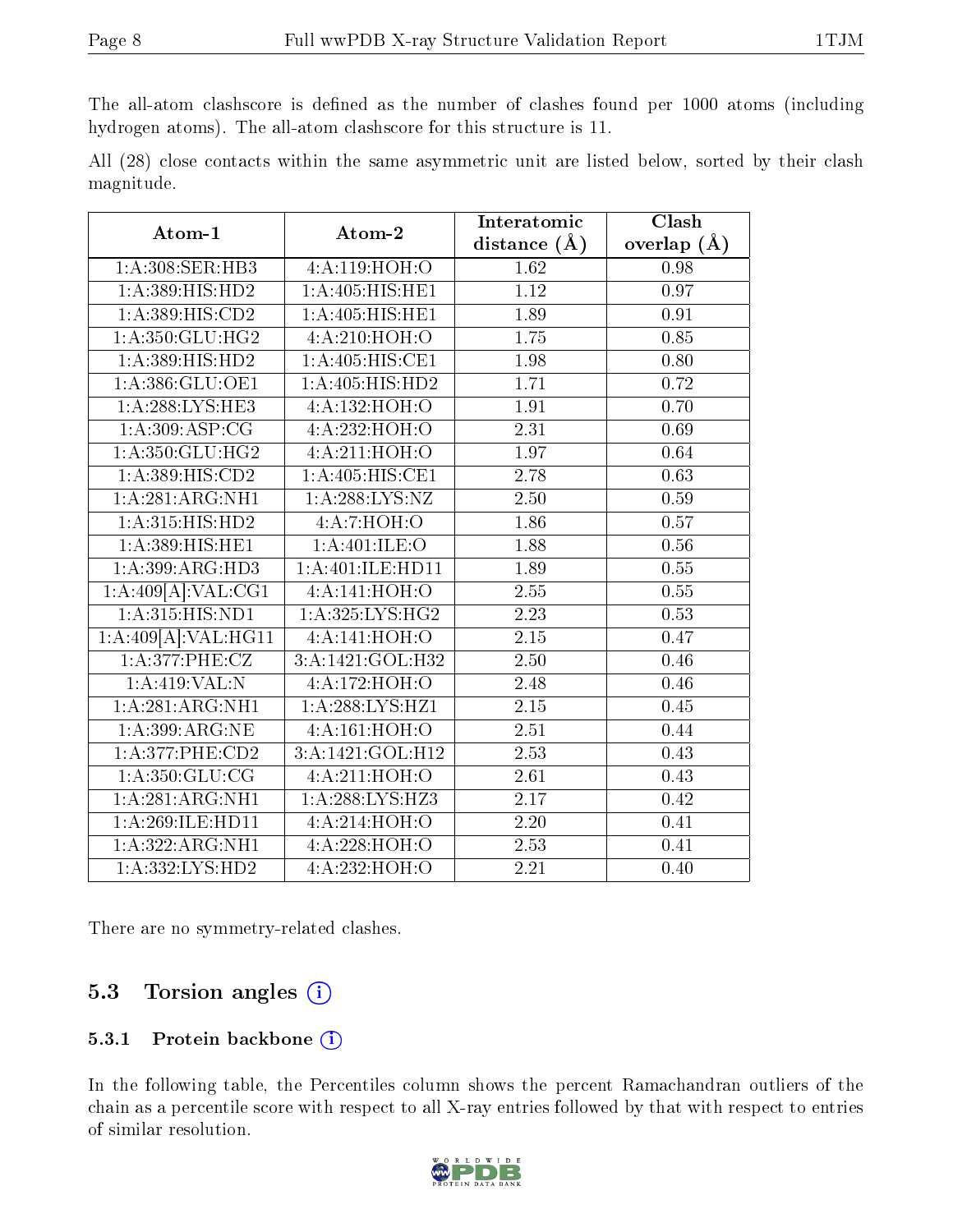The Analysed column shows the number of residues for which the backbone conformation was analysed, and the total number of residues.

| Mol   Chain | Analysed                                 | Favoured   Allowed   Outliers   Percentiles |  |                                                            |  |
|-------------|------------------------------------------|---------------------------------------------|--|------------------------------------------------------------|--|
|             | $164/159$ (103\%)   160 (98\%)   4 (2\%) |                                             |  | $\begin{array}{ c c c c }\n\hline\n100 & 100\n\end{array}$ |  |

There are no Ramachandran outliers to report.

#### 5.3.2 Protein sidechains  $(i)$

In the following table, the Percentiles column shows the percent sidechain outliers of the chain as a percentile score with respect to all X-ray entries followed by that with respect to entries of similar resolution.

The Analysed column shows the number of residues for which the sidechain conformation was analysed, and the total number of residues.

| $Mol$   Chain | Analysed                       |          | Rotameric   Outliers   Percentiles |  |
|---------------|--------------------------------|----------|------------------------------------|--|
|               | $143/137 (104\%)$   141 (99\%) | $2(1\%)$ |                                    |  |

All (2) residues with a non-rotameric sidechain are listed below:

| Mol | Chain | Res | Fype |
|-----|-------|-----|------|
|     |       | 269 |      |
|     |       |     |      |

Some sidechains can be flipped to improve hydrogen bonding and reduce clashes. All (7) such sidechains are listed below:

| Mol | Chain | Res | <b>Type</b> |
|-----|-------|-----|-------------|
|     | А     | 315 | <b>HIS</b>  |
|     |       | 318 | <b>GLN</b>  |
|     |       | 340 | <b>ASN</b>  |
|     |       | 381 | ASN         |
|     |       | 389 | <b>HIS</b>  |
|     |       | 405 | HIS         |
|     |       | 408 | <b>GLN</b>  |

#### $5.3.3$  RNA  $(i)$

There are no RNA molecules in this entry.

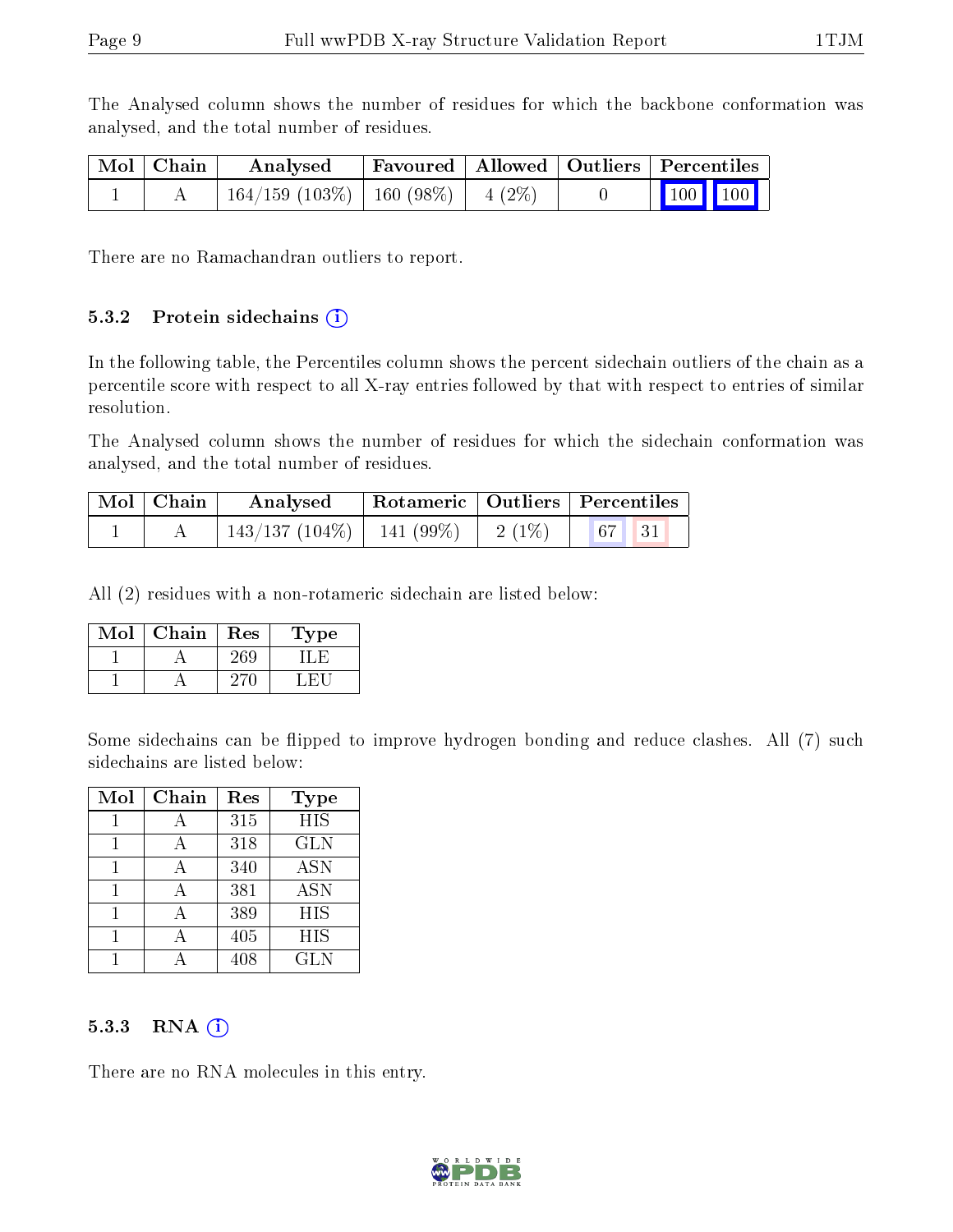#### 5.4 Non-standard residues in protein, DNA, RNA chains (i)

There are no non-standard protein/DNA/RNA residues in this entry.

#### 5.5 Carbohydrates  $(i)$

There are no carbohydrates in this entry.

### 5.6 Ligand geometry  $(i)$

Of 2 ligands modelled in this entry, 1 is monoatomic - leaving 1 for Mogul analysis.

In the following table, the Counts columns list the number of bonds (or angles) for which Mogul statistics could be retrieved, the number of bonds (or angles) that are observed in the model and the number of bonds (or angles) that are dened in the Chemical Component Dictionary. The Link column lists molecule types, if any, to which the group is linked. The Z score for a bond length (or angle) is the number of standard deviations the observed value is removed from the expected value. A bond length (or angle) with  $|Z| > 2$  is considered an outlier worth inspection. RMSZ is the root-mean-square of all Z scores of the bond lengths (or angles).

| Mol | Type | $\mid$ Chain | $\operatorname{Res}$ | Link                     | Bond lengths |               |         | Bond angles |             |  |
|-----|------|--------------|----------------------|--------------------------|--------------|---------------|---------|-------------|-------------|--|
|     |      |              |                      |                          | Counts       | $^+$ RMSZ $+$ | #Z  > 2 | Counts      | RMSZ $ #Z $ |  |
|     |      |              | 1421                 | $\overline{\phantom{a}}$ | 5,5,5        | 0.56          |         | 5.5.5       |             |  |

In the following table, the Chirals column lists the number of chiral outliers, the number of chiral centers analysed, the number of these observed in the model and the number defined in the Chemical Component Dictionary. Similar counts are reported in the Torsion and Rings columns. '-' means no outliers of that kind were identified.

|                                                                                    |      |                                   | Mol   Type   Chain   Res   Link   Chirals   Torsions   Rings |  |
|------------------------------------------------------------------------------------|------|-----------------------------------|--------------------------------------------------------------|--|
| $\overline{\phantom{0}}$ and $\overline{\phantom{0}}$ and $\overline{\phantom{0}}$ | 1421 | <b>Contract Contract Contract</b> | 0/4/4/4                                                      |  |

There are no bond length outliers.

There are no bond angle outliers.

There are no chirality outliers.

There are no torsion outliers.

There are no ring outliers.

1 monomer is involved in 2 short contacts:

|  |                        | Mol   Chain   Res   Type   Clashes   Symm-Clashes |
|--|------------------------|---------------------------------------------------|
|  | $1421 \mid \text{GOL}$ |                                                   |

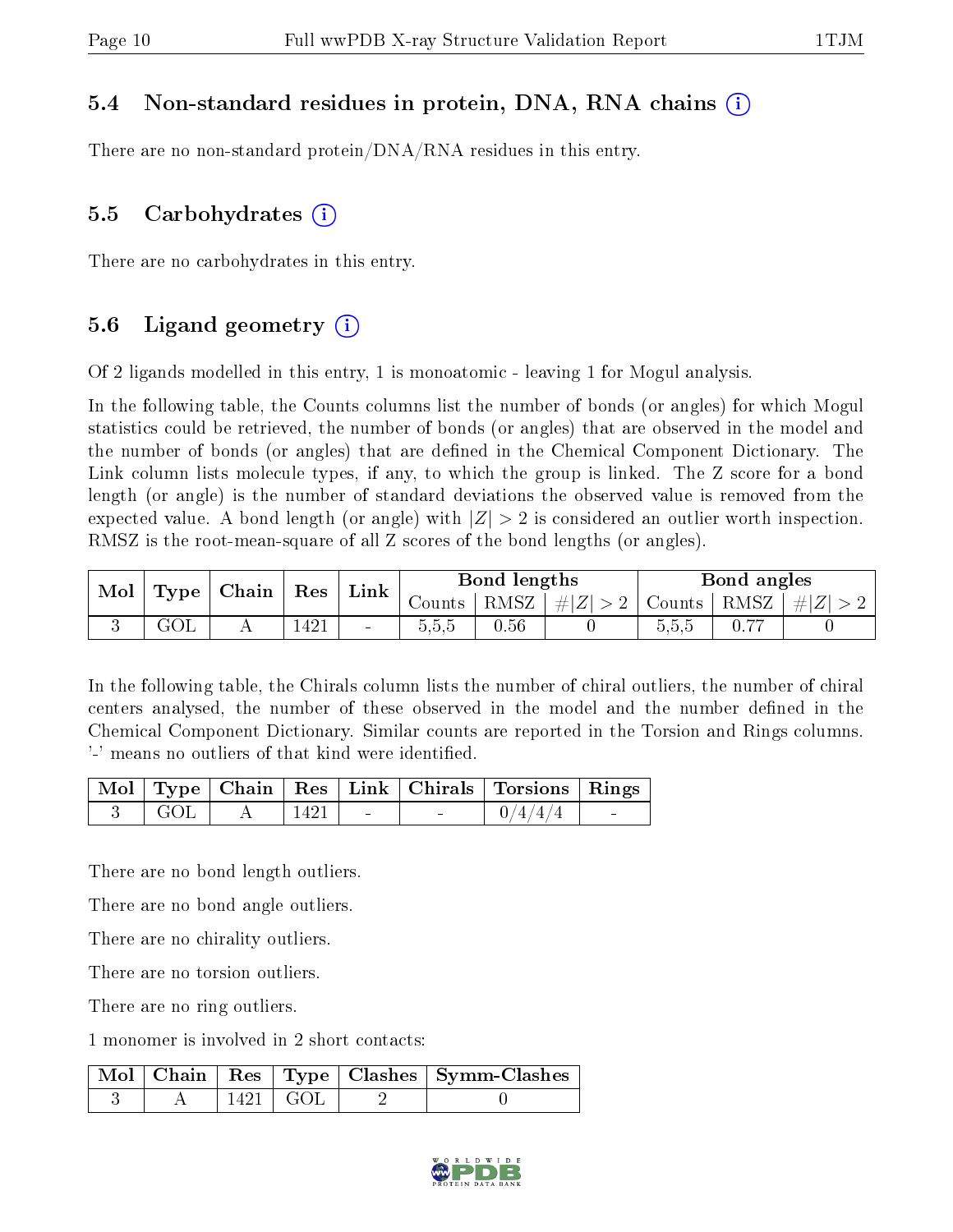### 5.7 [O](https://www.wwpdb.org/validation/2017/XrayValidationReportHelp#nonstandard_residues_and_ligands)ther polymers (i)

There are no such residues in this entry.

### 5.8 Polymer linkage issues (i)

There are no chain breaks in this entry.

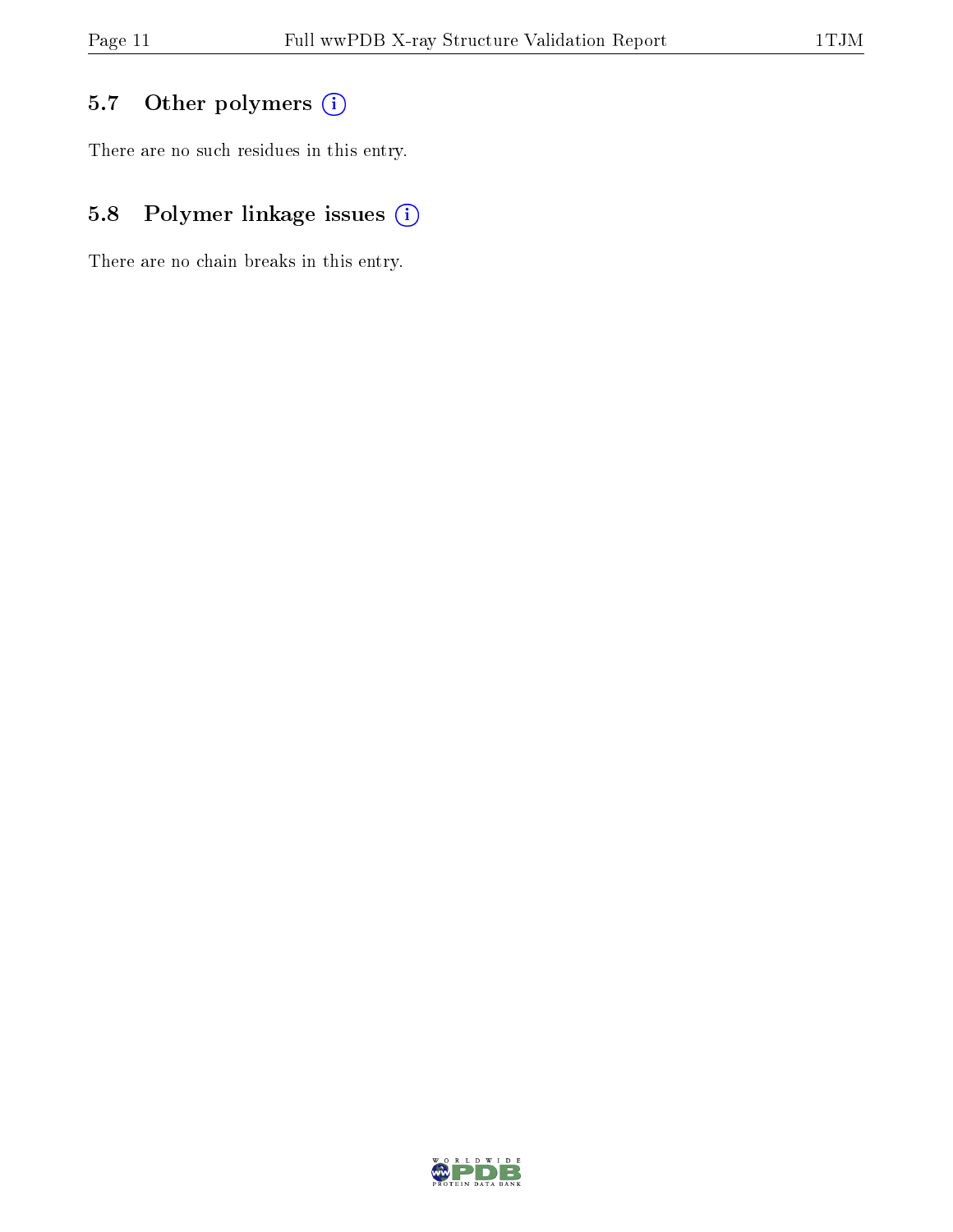## 6 Fit of model and data  $(i)$

### 6.1 Protein, DNA and RNA chains  $(i)$

In the following table, the column labelled  $#RSRZ> 2'$  contains the number (and percentage) of RSRZ outliers, followed by percent RSRZ outliers for the chain as percentile scores relative to all X-ray entries and entries of similar resolution. The OWAB column contains the minimum, median,  $95<sup>th</sup>$  percentile and maximum values of the occupancy-weighted average B-factor per residue. The column labelled ' $Q< 0.9$ ' lists the number of (and percentage) of residues with an average occupancy less than 0.9.

| $\text{Mol} \mid \text{Chain}$ | Analysed           | $<$ RSRZ $>$ | $\#\text{RSRZ}\text{>2}$        | $\mid$ OWAB(Å <sup>2</sup> ) $\mid$ Q<0.9 |  |
|--------------------------------|--------------------|--------------|---------------------------------|-------------------------------------------|--|
|                                | $157/159$ $(98\%)$ | 1.08         | $+23(14\%)$ 2 3 $8, 13, 26, 30$ |                                           |  |

All (23) RSRZ outliers are listed below:

| Mol            | Chain              | Res              | Type                    | <b>RSRZ</b>      |
|----------------|--------------------|------------------|-------------------------|------------------|
| $\mathbf{1}$   | A                  | 304              | VAL                     | 11.3             |
| $\mathbf{1}$   | $\overline{\rm A}$ | 269              | ILE                     | 10.7             |
| $\overline{1}$ | $\overline{A}$     | 263              | $\operatorname{SER}$    | 7.6              |
| $\overline{1}$ | $\overline{\rm A}$ | 305              | <b>GLY</b>              | 7.4              |
| $\overline{1}$ | $\overline{\rm A}$ | 270              | <b>LEU</b>              | 7.4              |
| $\overline{1}$ | $\overline{\rm A}$ | 399              | $\rm{ARG}$              | 6.2              |
| $\overline{1}$ | $\overline{\rm A}$ | 306              | <b>GLY</b>              | $5.6\,$          |
| $\overline{1}$ | $\overline{A}$     | 398              | $\rm{ARG}$              | 4.8              |
| $\mathbf{1}$   | $\overline{A}$     | 419              | <b>VAL</b>              | $4.0\,$          |
| $\overline{1}$ | $\overline{A}$     | 322              | $\overline{\rm{ARG}}$   | 3.9              |
| $\overline{1}$ | $\overline{A}$     | 388              | ARG                     | 3.5              |
| $\overline{1}$ | $\overline{\rm A}$ | $\overline{354}$ | $\overline{\text{LYS}}$ | $\overline{3.5}$ |
| $\overline{1}$ | $\overline{\rm A}$ | 307              | $\overline{\text{LEU}}$ | $\overline{3.5}$ |
| $\overline{1}$ | $\overline{\rm A}$ | 301              | $\overline{\text{LYS}}$ | $\rm 3.2$        |
| $\overline{1}$ | $\overline{A}$     | 319              | <b>ASN</b>              | 2.8              |
| $\overline{1}$ | $\overline{\rm A}$ | 321              | $\overline{\text{LYS}}$ | 2.7              |
| $\overline{1}$ | $\overline{\rm A}$ | 281              | $\rm{ARG}$              | 2.7              |
| $\overline{1}$ | $\overline{\rm A}$ | 418              | <b>ALA</b>              | 2.6              |
| $\overline{1}$ | $\overline{\rm A}$ | 303              | <b>ASP</b>              | 2.4              |
| $\overline{1}$ | $\overline{A}$     | 280              | <b>LEU</b>              | 2.4              |
| $\mathbf{1}$   | $\overline{\rm A}$ | 361              | VAL                     | 2.3              |
| $\overline{1}$ | $\overline{A}$     | 272              | $\overline{\text{LYS}}$ | $\overline{2.2}$ |
| $\mathbf{1}$   | $\overline{A}$     | 369              | <b>LYS</b>              | 2.1              |